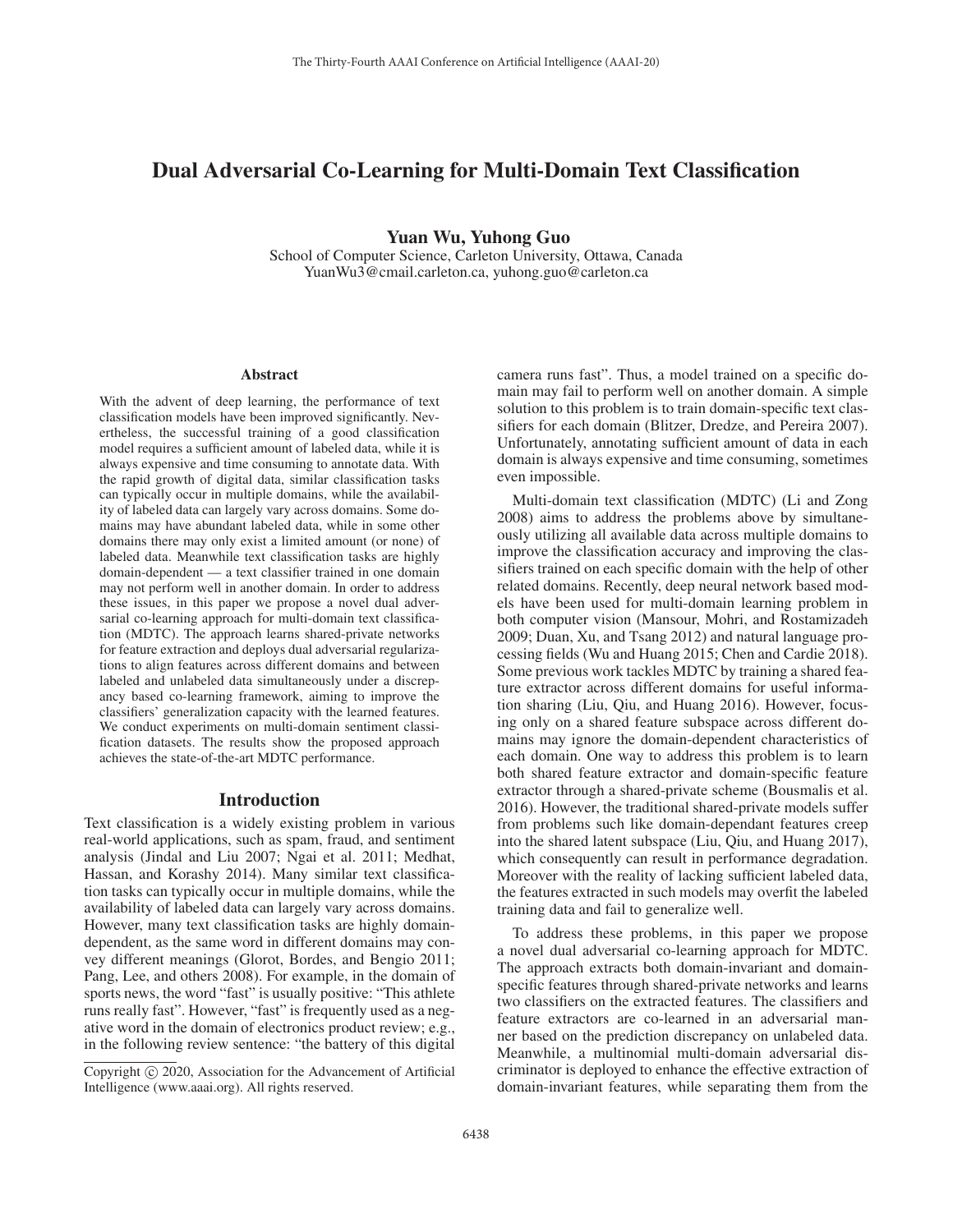domain-specific features. Different from previous existing multi-domain learning methods, the proposed approach not only attempts to align data across domains in the extracted feature space but also simultaneously align labeled and unlabeled data in each domain, avoiding overfitting to the limited labeled data. The overall learning is conducted through three adversarial steps, aiming to produce feature representations that not only generalize well across domains but also generalize into the unlabeled data. We evaluate the proposed approach's efficacy by conducting experiments on two popular MDTC data sets, and also extend the approach for unsupervised domain adaptation. The experimental results show the proposed approach achieves the state-of-the-art performance in both scenarios.

## Related Work

#### Multi-Domain Text Classification

Text classification such as review classification is one important problem with wide real application needs in many different domains (Pang, Lee, and Vaithyanathan 2002) and it is also well known as a highly domain dependent problem. With the varying availability of labeled data in different but similar domains, multi-domain text classification has been studied to improve text classification performance by exploiting data in multiple domains together (Li and Zong 2008). With multi-domain classification, classifiers can be trained for domains with scarce labels by utilizing other related domains with abundant labeled data. Some early works have adopted transfer learning techniques for MDTC. The structural correspondence learning (SCL) algorithm (Blitzer, Dredze, and Pereira 2007) computes the association between pivot features among different domains in order to capture correspondences among features. (Pan et al. 2010) proposed a spectral feature alignment (SFA) algorithm for MDTC by reducing the gap between different domains. The most recent prior works on MDTC include Collaborative Multi-Domain Sentiment Classification (CMSC) (Wu and Huang 2015), Recurrent Neural Network for Text Classification with Multi-Task Learning (RNN-MT) (Liu, Qiu, and Huang 2016), Multinomial Adversarial Networks for Multi-Domain Text Classification (MAN) (Chen and Cardie 2018) and Adversarial Multi-task Learning for Text Classification (ASP-MTL) (Liu, Qiu, and Huang 2017). CMSC uses two types of classifiers, a classifier shared by all the domains and a set of classifiers developed for each domain, and it requires external resources to help improve classification accuracy. RNN-MT used recurrent neural networks to map data from different domains into a common latent space, then used the shared features to train the model. Both MAN and ASP-MTL leverage standard adversarial training, as well as the shared-private model (Bousmalis et al. 2016), to guide the feature extraction to guarantee that the shared feature extractor only generates common and domain-invariant features. Our proposed work further advances the line of study by deploying dual adversarial co-training. We assume that the amount of labeled data in each domain is varying and insufficient, aiming to train accurate classifiers by leveraging all the available resources across domains.

## Adversarial Training

The idea of adversarial training was initialized by the generative adversarial network (GAN) on image generation (Goodfellow et al. 2014). The GAN model formulates the generator training problem as a minimax adversarial game and deploys a discriminator, which discriminates the generated fake samples from the real samples, as an adversarial player, aiming to learn a robust generator that can fool the discriminator. The adversarial learning mechanism later is also exploited for domain adaptation (Ganin et al. 2016; Bousmalis et al. 2016), where the discriminator tries to differ data in the source domain from that in the target domain, aiming to help learn domain-invariant features. The work in (Saito et al. 2018) deploys adversarial learning to align the distributions of source and target domains by adjusting the task-specific decision boundaries. It plays a min-max game between two classifiers and one feature extractor, and uses the prediction disagreement of the two classifiers in the target domain as a discrimination. Nevertheless, most prior works applied adversarial training in a single-source and single-target scenario. The recent work (Zhao et al. 2018) extends adversarial training to multiple-source scenarios for domain adaptation, which uses a domain classifier as the adversarial discriminator. Our proposed method uses a novel dual adversarial training for MDTC tasks, which learns feature extractors that not only align multiple domains, but also align labeled and unlabeled data.

## Approach

In this work, we consider MDTC tasks in the following setting. Assume we have M domains, each  $m$ -th domain has a limited number of labeled instances  $\mathbb{L}_m = \{(\mathbf{x}_i, y_i)\}_{i=1}^{l_m}$ <br>and a set of unlabeled instances  $\mathbb{U}_m = \{\mathbf{x}_i\}_{i=1}^{u_m}$ . The prob-<br>lem of MDTC is to utilize all the available resources across lem of MDTC is to utilize all the available resources across the M domains to improve the overall multi-domain classification performance. In this section, we present a novel dual adversarial co-learning model and a stepwise adversarial training algorithm for MDTC.

#### Dual Adversarial Co-Learning Model

As each domain contains limited labeled data, the main idea of MDTC is to exploit the joint labeled resources in multiple domains to capture common generalizable information. Towards this goal, we propose a novel dual adversarial colearning model for MDTC, which is illustrated in Figure 1. The model has five component networks: a shared feature extraction network  $\mathcal{F}_s$ , a set of domain-specific feature extraction networks  $\{\mathcal{F}_{d}^{m}\}_{m=1}^{M}$ , two classification networks  $\mathcal{C}_{1}$ and  $C_2$  that use features from both types of feature extractors, and a domain discriminator D. The shared feature extractor  $\mathcal{F}_s$  learns to capture the shared features that can contribute to the classification tasks across all domains, while each domain-specific feature extractors  $\mathcal{F}_d^m$  learns to capture domain-dependent features that contribute specifically only to their own domain. These feature extractors perform data representation learning and can adopt the form of Convolutional Neural Network (CNN), Recurrent Neural Network (RNN), or Multiple Layer Perceptron (MLP), depend-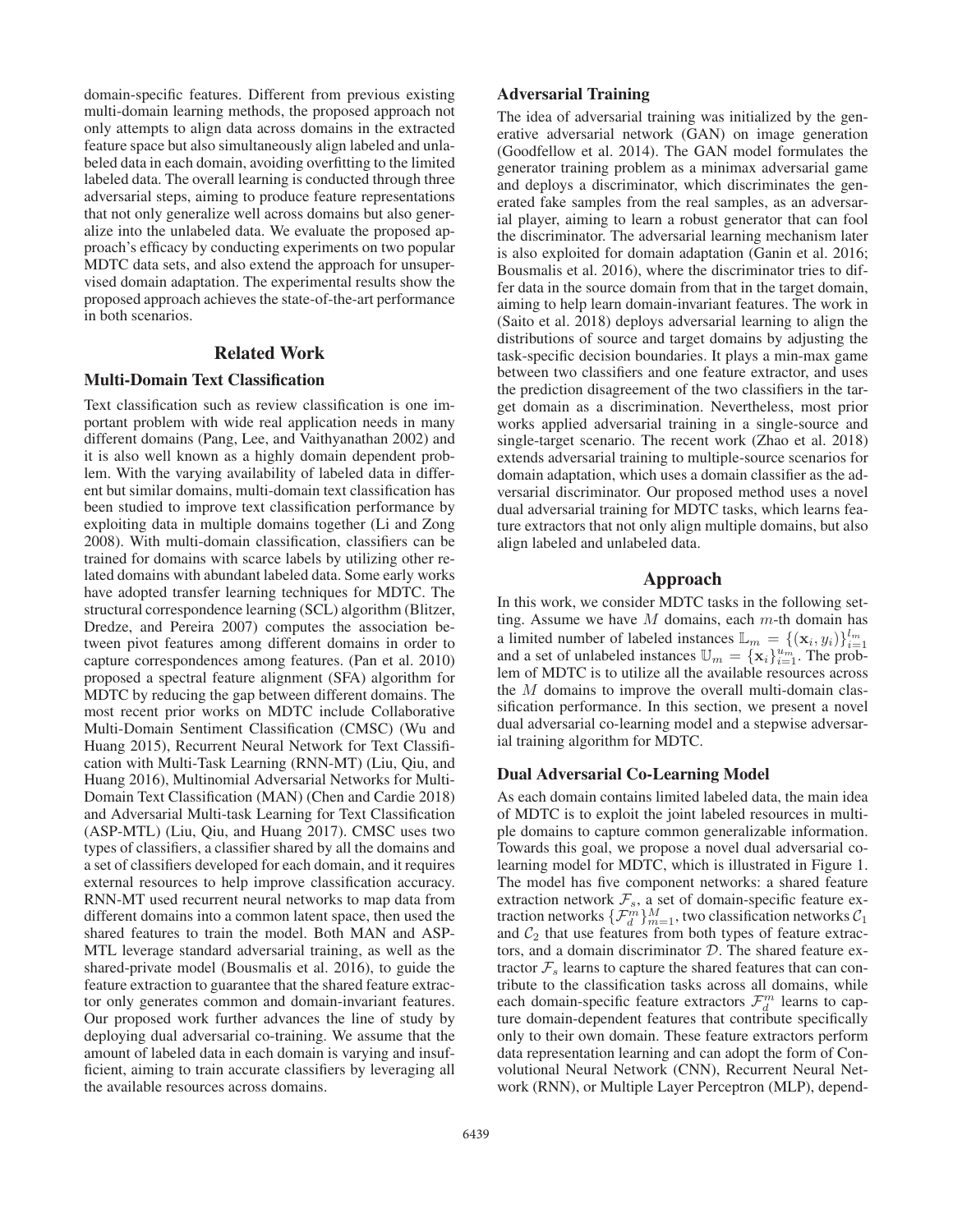

Figure 1: Architecture of the dual adversarial co-learning model. A shared feature extractor  $\mathcal{F}_s$  learns to capture domaininvariant features. Each domain-specific feature extractor  $\mathcal{F}_{d}^{m}$  learns to capture domain-dependent features. A regularizer  $\mathcal{L}_{\Delta}$ is used to separate the shared and domain-dependent features. A domain discriminator  $D$  is used to adversarially help identify domain-invariant features through an adversarial loss  $\mathcal{L}_{adv}^d$ . Two classifiers  $\mathcal{C}_1$  and  $\mathcal{C}_2$  are co-learned to adversarially enforce the alignment of labeled and unlabeled data in each domain in the extracted feature space.

ing on the particular task. Each instance in the training data will go through both the shared feature extraction network and its domain-specific feature extraction network to produce two feature vectors for the consequent classification task. The proposed model deploys two adversarial learning mechanisms to induce useful and generalizable features that not only align data across the multiple domains but also align the labeled data and unlabeled data in each domain through co-learning of a pair of classifiers. We introduce each of the adversarial learning mechanisms below.

Domain Discrimination based Adversarial Learning In the proposed model, the shared feature extractor  $\mathcal{F}_s$  and the domain-specific feature extractors  $\{\mathcal{F}_d^m\}_{m=1}^M$  are expected to complement each other and maximumly capture useful data representations for multiple domains. The shared features extracted are the domain generalizable features that enable knowledge sharing across domains. It is important to capture the right domain-invariant features and prevent the shared and domain-specific features from interfering with each other. We propose to deploy a multinomial domain discriminator  $D$  to discriminate data from different domains in the learned domain-invariant feature space. For M domains,  $D$  will be a M-class classifier and output a probability vector on each input instance; e.g.,  $\mathcal{D}_m(\mathcal{F}_s(\mathbf{x}))$  denotes the predicted probability of instance **x** coming from the  $m$ -th domain. Intuitively, the multinomial discriminator  $D$  should be optimized to maximumly discriminate instances from different domains, while the shared feature extractor  $\mathcal{F}_s$  should be optimized to maximumly fool the discriminator. If a strong discriminator can not identify the domains of input instances with the learned features, these features are essentially domain-invariant. We encode this intuition through the following adversarial learning formulation:

$$
\min_{\mathcal{F}_s} \max_{\mathcal{D}} \quad \mathcal{L}_{Adv}^d = \sum_{m=1}^M \mathbb{E}_{\mathbf{x} \sim \mathbb{L}_m \cup \mathbb{U}_m} \log[\mathcal{D}_m(\mathcal{F}_s(\mathbf{x}))]
$$
(1)

This multinomial discriminator-based formulation extends the standard binary adversarial discriminator into the multi-

domain learning scenarios under the same adversarial learning principle.

Separation regularizer Motivated by some recent works (Bousmalis et al. 2016; Liu, Qiu, and Huang 2017) on network separation analysis, we also introduce a separation regularizer to ensure the difference of the domain-specific extractors from the domain-invariant feature extractor. Specifically, the separation regularizer minimizes the similarity between the extracted domain-invariant features and the domain-specific features on the same data in all the domains:

$$
\min_{\mathcal{F}_s, \{\mathcal{F}_d^m\}} \mathcal{L}_{\Delta} = \sum_{m=1}^M \Big\| \sum_{\mathbf{x} \sim \mathbb{L}_m} \mathcal{F}_s(\mathbf{x}) \mathcal{F}_d^m(\mathbf{x})^\top \Big\|_F^2 \qquad (2)
$$

where  $\mathcal{F}_s(\mathbf{x})$  and  $\mathcal{F}_a^m(\mathbf{x})$  denote the column feature vectors extracted and  $\|\cdot\|_{\infty}$  denotes the Frobenius norm By miniextracted, and  $\|\cdot\|_F$  denotes the Frobenius norm. By minimizing such a separation regularizer, the difference between the shared feature extractor and each domain-specific feature extractor can be enforced.

Prediction Discrepancy based Adversarial Learning After feature extraction, two classification networks  $C_1$  and  $\mathcal{C}_2$  are deployed to take the concatenation of shared and domain-specific features as input and predict the class labels of the given instance. The networks  $C_1$  and  $C_2$  can be MLPs with a softmax output layer that produces prediction probabilities in each class. Both classifiers can be trained together with the feature extractors by minimizing the prediction loss on the labeled instances:

$$
\begin{aligned}\n&\min_{\mathcal{C}_1, \mathcal{C}_2, \mathcal{F}_s, \{\mathcal{F}_d^m\}} \quad \mathcal{L}_c^1 + \mathcal{L}_c^2, \\
&\text{where} \quad \mathcal{L}_c^i = -\sum_{m=1}^M \mathbb{E}_{(\mathbf{x}, y) \sim \mathbb{L}_m} \log[\mathcal{C}_{iy}(\mathcal{F}_s(\mathbf{x}), \mathcal{F}_d^m(\mathbf{x}))],\n\end{aligned}
$$

 $i \in \{1,2\}$  denotes the index of two classifiers, and  $\mathcal{C}_{iy}(\mathcal{F}_s(\mathbf{x}), \mathcal{F}_d^m(\mathbf{x}))$  denotes the prediction probability of in-<br>stance x belonging to the *u*-th class by the classifier  $\mathcal{C}_t$ . Negstance **x** belonging to the y-th class by the classifier  $C_i$ . Negative loglikelihood is used as the loss function. Then  $\mathcal{L}_c^1$  and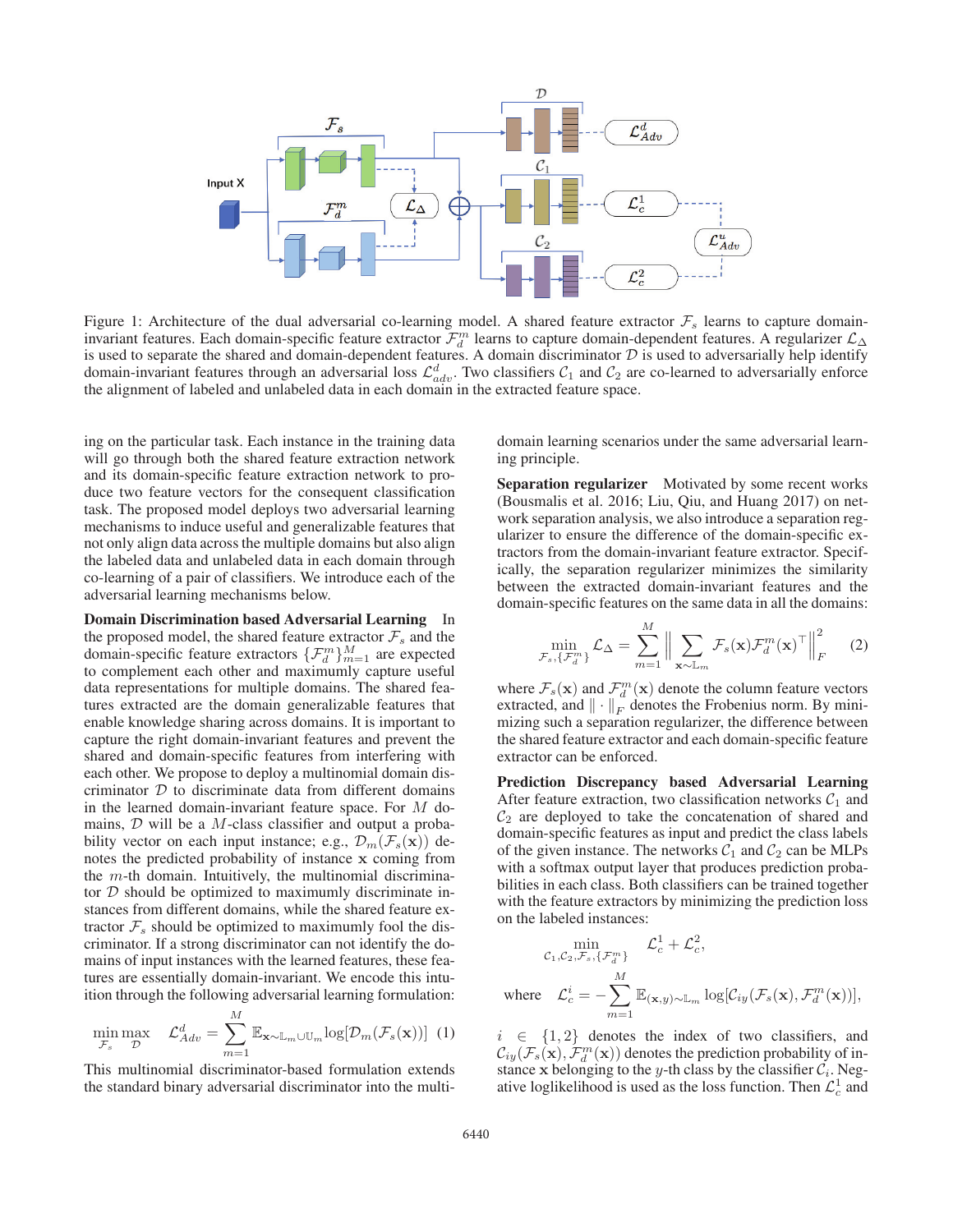$\mathcal{L}_c^2$  denote the prediction loss of the two classifiers on the labeled data in  $M$  domains respectively.

As we have limited labeled data in each domain, to avoid overfitting of the features to the labeled data and ensure their generalizability to unlabeled instances, we adopt another adversarial learning mechanism based on the prediction discrepancy of the two classifiers on the unlabeled data to assist feature representation learning, especially the domainspecific feature learning:

 $m=1$ 

$$
\min_{\mathcal{F}_s, \{\mathcal{F}_d^m\}} c_{1,\mathcal{C}_2:d(\mathcal{C}_i,\mathcal{C}_i^*) \le \epsilon} \mathcal{L}_{Adv}^u \tag{3}
$$
\n
$$
\mathcal{L}_{Adv}^u = \sum_{m=1}^M \mathbb{E}_{\mathbf{x} \sim \mathbb{U}_m} \left\| \begin{array}{l} \mathcal{C}_1(\mathcal{F}_s(\mathbf{x}), \mathcal{F}_d^m(\mathbf{x})) - \\ \mathcal{C}_2(\mathcal{F}_s(\mathbf{x}), \mathcal{F}_d^m(\mathbf{x})) \end{array} \right\|_1
$$

(4)

where  $\mathcal{L}_{Adv}^u = \sum_{m=1}^{\infty}$ 

where  $\|\cdot\|_1$  denotes the  $\ell_1$  norm function and we use  $\ell_1$ norm to measure the prediction difference between the two classifiers on the unlabeled data,  $d(\cdot, \cdot)$  denotes a distance function, and  $C_i^*$   $(i = 1, 2)$  denotes the classifiers trained<br>on the labeled data. The constraint  $d(C_i, C_i^*) \leq \epsilon$  enforces on the labeled data. The constraint  $d(C_i, C_i^*) \leq \epsilon$  enforces  $C_i$  and  $C_2$  to be in the close neighborhood of the original  $C_1$  and  $C_2$  to be in the close neighborhood of the original classifiers  $C_1^*$  and  $C_2^*$ . This adversarial mechanism can induce features that are robust to small changes in the classifiers. By maximizing the prediction discrepancy of the two classifiers,  $C_1$  and  $C_2$ , on unlabeled data in the close neighborhood of the original classifiers (within distance  $\epsilon$ ), unlabeled instances that are out of the scope of or not aligned with the labeled instances in the joint feature representation space can be identified. These instances are most likely located near the classification boundary of the original classifiers  $(\mathcal{C}_1^*, \mathcal{C}_2^*)$  – thus some near neighbor classifiers  $(\mathcal{C}_1, \mathcal{C}_2)$ can easily disagree on them. With such an adversarial opponent, by minimizing the prediction agreement on unlabeled data, the feature generators can be tuned to produce feature representations in which the unlabeled instances can be well aligned with the labeled instances and hence the classifiers can have better generalization capacities.

#### Stepwise Adversarial Training

To integrate the two adversarial mechanisms introduced above into the learning process of our feature extractors and classifiers, we develop a stepwise adversarial training procedure. The procedure has three sequential steps, model learning step, adversarial opponent step, and model refinement step, which work together to enforce robust domain adaptation. We elaborate the three steps below.

Model Learning Step The proposed MDTC model mainly comprises of the feature extraction networks,  $\mathcal{F}_s$ and  $\{\mathcal{F}_d^m\}$ , and the classification networks,  $\mathcal{C}_1$  and  $\mathcal{C}_2$ . We first conduct initial classifier training over them by minimizing the separation regularized prediction loss on the labeled training data in multiple domains:

$$
\min_{\mathcal{F}_s, \{\mathcal{F}_d^m\}, \mathcal{C}_1, \mathcal{C}_2} \mathcal{L}_c^1 + \mathcal{L}_c^2 + \alpha \mathcal{L}_{\Delta} \tag{5}
$$

where  $\alpha$  is a trade-off parameter. The separation regularizer is used here to avoid negative interference between the domain invariant and domain specific features. This step performs standard training on the labeled instances. The model produced needs to be further refined through adversarial learning to improve the feature extractors.

Adversarial Opponent Step We then take the two adversarial mechanisms in Eq.(1) and Eq.(4) into consideration. Instead of performing an alternating minimax optimization, we simply conduct two discrete steps: maximization over the opponents (discriminator and the classifiers) in this step and minimization over the model (feature extractors) in the next step. To avoid using constraints to limit the search for adversarial classifiers within a close neighborhood of the initial classifiers, we reformulate the adversarial objective by taking the prediction loss on the labeled data into account:

$$
\max_{\mathcal{C}_1,\mathcal{C}_2} \quad -\left(\mathcal{L}_c^1 + \mathcal{L}_c^2\right) + \mathcal{L}_{Adv}^u \tag{6}
$$

$$
\max_{\mathcal{D}} \quad \mathcal{L}_{Adv}^{d} \tag{7}
$$

These adversarial maximizations identify the difficulties in aligning domains in the shared feature space and aligning labeled and unlabeled data in the joint feature space respectively, which provide directions for further refining the feature extractors in the next step.

Model Refinement Step In this last step, we refine the feature extractors ( $\mathcal{F}_s$  and  $\{\mathcal{F}_d^m\}$ ) to fool the discriminator and minimize the prediction discrepancy on unlabeled data:

$$
\min_{\mathcal{F}_s, \{\mathcal{F}_d^m\}} \quad \mathcal{L}_{Adv}^u + \gamma \mathcal{L}_{Adv}^d \tag{8}
$$

The refined features are expected to be more robust and generalizable for better classifier training.

We adopt a mini-batch based stochastic gradient descent algorithm for this stepwise adversarial training, which is illustrated in Algorithm 1. In each iteration of the algorithm, the three steps, L-step (model Learning step), Astep (Adversarial opponent step), and R-step (model Refinement step), can be conducted sequentially over the sampled batches, while each step performs a stochastic gradient based update regarding the related objective.

# Experiments

We conduct experiments on two multi-domain text classification datasets, and also extend the empirical study into the scenario of multi-source unsupervised domain adaptation. In this section we report the experimental setting and results.

#### Experimental Settings

Dataset We conducted experiments on two multi-domain text classification (MDTC) datasets: the multi-domain Amazon review dataset (Blitzer, Dredze, and Pereira 2007) and the FDU-MTL dataset (Liu, Qiu, and Huang 2017). Both datasets are widely used in multi-domain and cross domain text classification tasks. The Amazon review dataset has four domains, i.e., book, DVD, electronics and kitchen. Each domain contains 2,000 samples: 1,000 positive reviews and 1,000 negative reviews. Note that all reviews in the dataset were already encoded into 5,000 dimensional vectors of bag-of-word unigram and bigram features with binary labels, which have lost all word order information and can not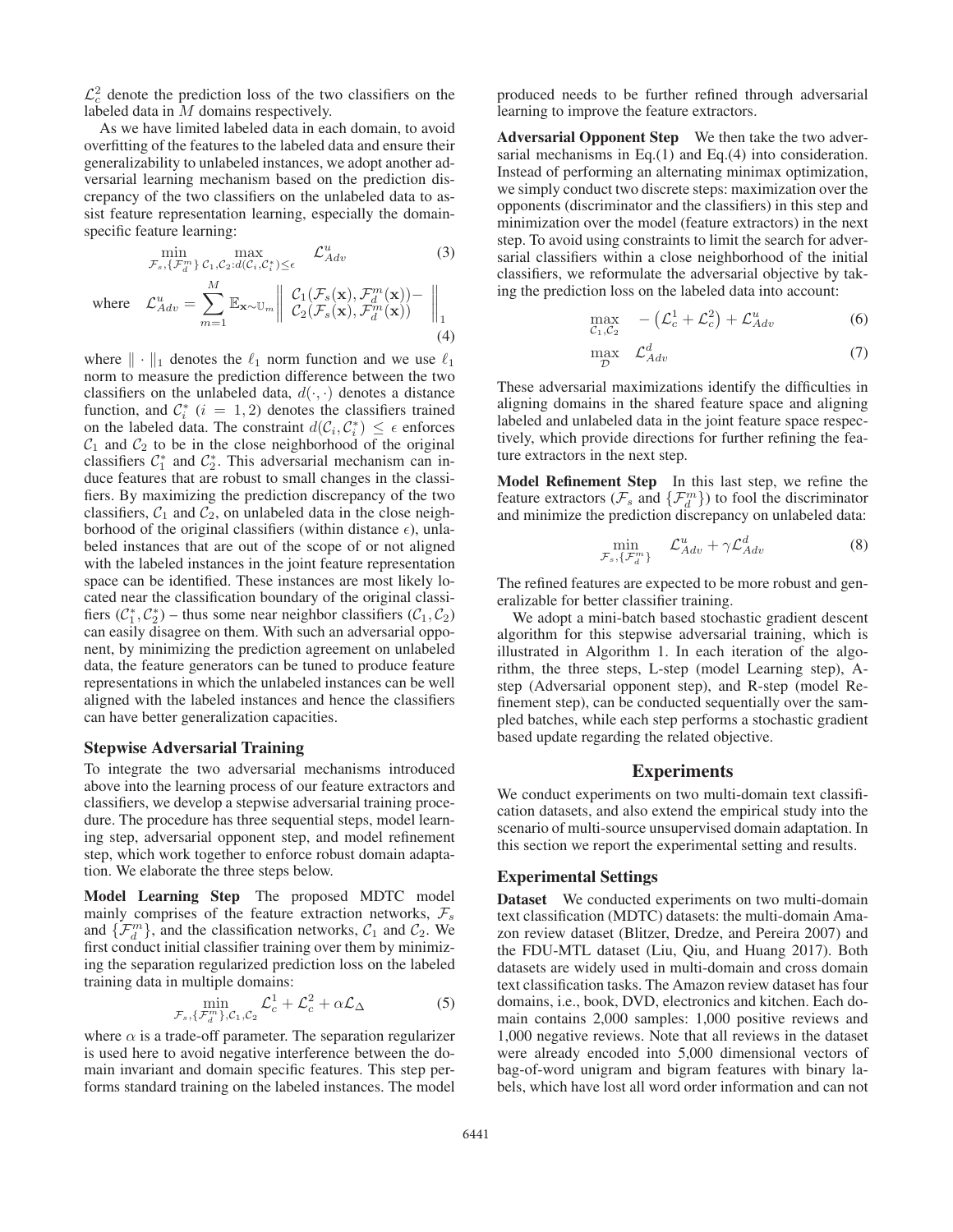### Algorithm 1 Stochastic gradient descent training algorithm

- 1: Input: labeled data  $\mathbb{L}_m$  and unlabeled data  $\mathbb{U}_m$  in M domains; hyper-parameters  $\alpha$ ,  $\gamma$ .
- 2: for number of training iterations do
- 3: Sample labeled mini-batches from the multiple domains  $B^{\ell} = \{B_1^{\ell}, \cdots, B_M^{\ell}\}.$ <br>Sample unlabeled mini-batch
- 4: Sample unlabeled mini-batches from the multiple domains  $B^u = \{B_1^u, \cdots, B_M^u\}.$ <br>
I Step: Calculate  $C = C^1 +$
- 5: L-Step: Calculate  $\mathcal{L}_L = \mathcal{L}_c^1 + \mathcal{L}_c^2 + \alpha \mathcal{L}_\Delta$  on  $B^{\ell}$ ;<br>Lindate  $\mathcal{L}_c$ ,  $\mathcal{L}_m$  and  $\mathcal{L}_c$ ,  $\mathcal{L}_c$  by descending algorithm  $\overline{\overline{U}}$ pdate  $\mathcal{F}_s$ ,  $\{\mathcal{F}_d^m\}$ ,  $\mathcal{C}_1$ ,  $\mathcal{C}_2$  by descending along gradients  $\Delta \mathcal{L}_L$ .
- 6: A-Step: Calculate  $\mathcal{L}_A = -(\mathcal{L}_c^1 + \mathcal{L}_c^2) + \mathcal{L}_{Adv}^u$  on  $B^{\ell}$ and  $B^u$ , calculate  $\mathcal{L}_{Adv}^d$  on  $B^{\ell}$  and  $B^u$ ; Update  $C_1$  and  $C_2$  by ascending along  $\Delta \mathcal{L}_A$ ; Update  $\overline{\mathcal{D}}$  by ascending along  $\Delta \mathcal{L}_{Adv}^{d}$ .
- 7: R-Step: Calculate  $\mathcal{L}_R = \mathcal{L}_{Adv}^u + \gamma \mathcal{L}_{Adv}^d$ Update  $\mathcal{F}_s$ ,  $\{\mathcal{F}_d^m\}$  by descending along  $\Delta \mathcal{L}_R$ . 8: end for

be processed by CNNs or RNNs anymore. We hence used MLPs as our feature extractors, which have an input size of 5,000. More specifically, for the MDTC experiment on the Amazon review dataset, we followed the experiment setting in (Wu and Huang 2015) and conducted a 5-fold cross validation test. We randomly divide data in each domain into five partitions with equal size, where three partitions are used for training, one serves as the validation set, and the remaining one is used for testing. The 5-fold average test classification accuracy is recorded.

As the Amazon dataset has fewer domains, the FDU-MTL dataset consists of 16 domains, each domain contains reviews with binary sentiment labels. The first 14 domains are Amazon product reviews on different products such as books, electronics, DVD, kitchen, apparel, camera, health, music, toys, video, baby, magazine, software and sports. The remaining two domains are movie reviews from the IMDb and MR datasets. All the data are collected as raw text data only being tokenized by the Stanford tokenizer. Hence this dataset allows one to use more advanced feature extractors. The data in each domain is randomly divided into three parts: training set (70%), validation set (10%) and testing set (20%). There exists 200 samples in the validation set and 400 samples in the testing set for each domain. While the numbers of labeled and unlabeled instances vary across domains they are roughly 1400 and 2000, respectively.

Implementation Details The proposed model has two hyperparameters,  $\alpha$  and  $\gamma$ . In the experiments, we set  $\alpha = 0.1$ and  $\gamma = 0.1$ . We set the extracted shared feature dimension as 128 and the extracted domain-specific feature dimension as 64.  $C_1$ ,  $C_2$  and  $D$  are MLPs with one hidden layer containing 128+ 64, 128+64, and 128 hidden units respectively. ReLU is used as the activation function. For the experiments on Amazon review dataset, we use MLPs with two hidden layers (with 1000 and 500 units respectively) as feature extractors. The input size of the MLPs is set to 5000. For the

experiments on FDU-MTL, we use CNN with one convolutional layer as our feature extractor. It uses different kernel sizes (3, 4, 5), and the number of kernels are 200. The input of the convolutional layer is the 100-dim word embeddings, obtained using word2vec (Mikolov et al. 2013), of each word in the input sequence. We use Adam optimizer (Kingma and Ba 2014) to train our models, with the learning rate 0.0001. We use a batch size of 8, and 50 training iterations. On the test data, we use the average prediction probability scores of the two classifiers to determine the prediction labels of each instance.

## Multi-Domain Text Classification

Comparison Methods We compared our proposed dual adversarial co-learning (DACL) model with a number of state-of-the-art MDTC methods, which are listed as follows:

- MTLGraph: The Multi-task learning with graph regularization (Zhou, Chen, and Ye 2011). This method uses the sentiment word distribution similarity graph as its domain similarity graph.
- CMSC-LS, CMSC-SVM, CMSC-Log: The collaborative multi-domain sentiment classification methods with squared loss, hinge loss and log loss respectively (Wu and Huang 2015).
- MAN: The multinomial adversarial network for multidomain text classification (Chen and Cardie 2018). This method uses two forms of loss to train the domain discriminator: The negative log-likelihood loss (MAN-NLL) and the least square loss (MAN-L2).
- MT-CNN: The deep neural network model which can learn features across different tasks given very limited prior knowledge by using a single convolutional layer (Collobert and Weston 2008).
- MT-DNN: The mult-task deep neural network model with bag-of-words input and MLPs (Liu et al. 2015), in which a hidden layer is shared.
- ASP-MTL: The adversarial multi-task learning model for text classification (Li and Zong 2008), in which sharedprivate scheme and adversarial training are used to guide feature extration.

All the comparison methods use the standard partitions of the datasets. We hence take convenience to cite the results from (Wu and Huang 2015; Li and Zong 2008; Chen and Cardie 2018) for fair comparisons.

Experimental Result Analysis The experimental results on Amazon review dataset and FDU-MTL dataset are reported in Table 1 and Table 2 respectively. The recent studies that used the Amazon dataset have showed it is very difficult to achieve multi-domain performance gains on this dataset. From Table 1 we can see that by adopting the dual adversarial co-learning, the proposed DACL method achieves the best performance in all domains on the Amazon review dataset comparing with the other state-of-the-art methods, including the ones that also adopted domain adversarial training. Moreover, the improvement gains yielded by our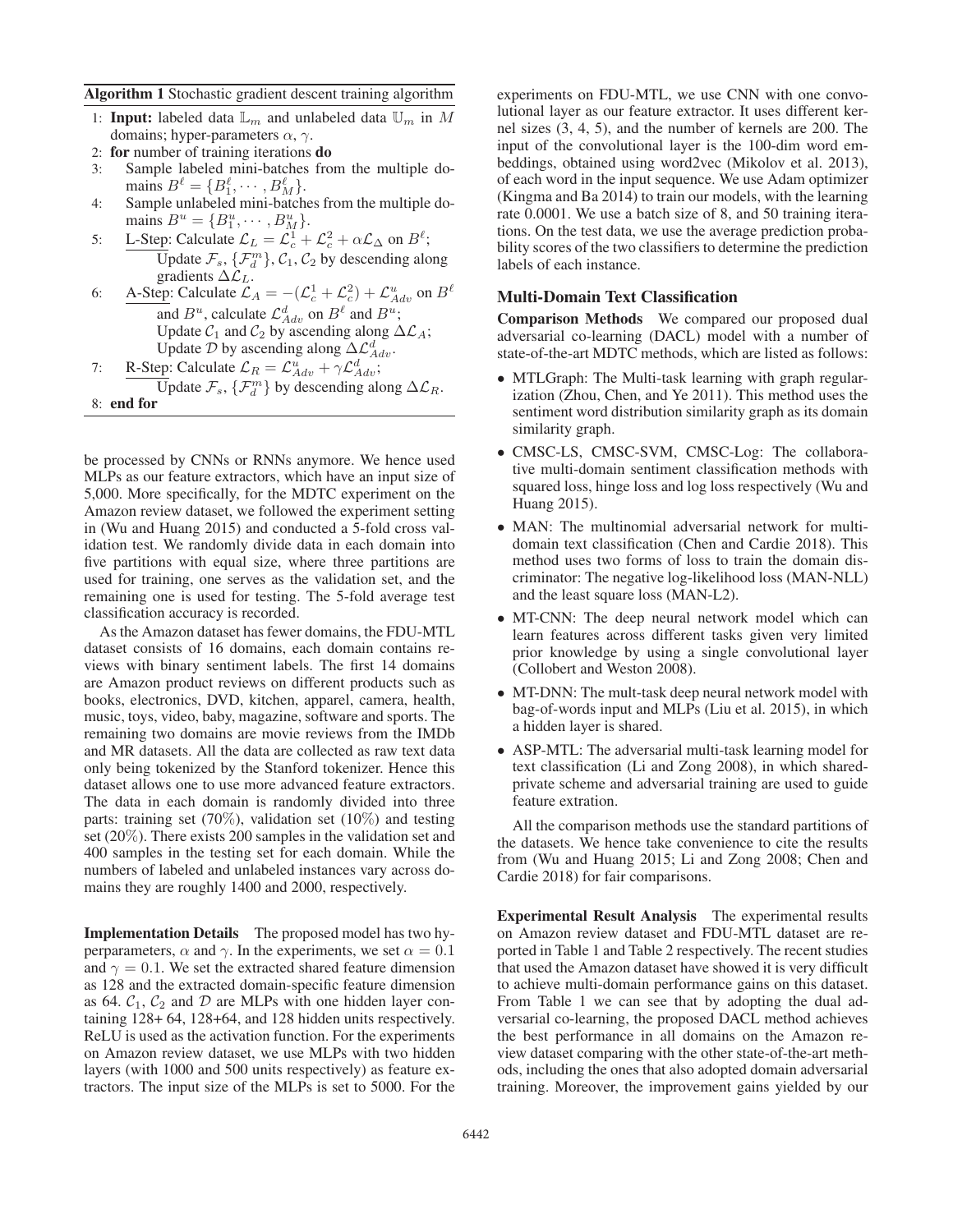Table 1: MDTC classification accuracies on the Amazon review dataset. Bold font denotes the best classification results.

| Domain       | MTLGraph | CMSC-LS | CMSC-SVM | $CMSC-Log$ | MAN-L2 |       | MAN-NLL DACL(Proposed) |
|--------------|----------|---------|----------|------------|--------|-------|------------------------|
| <b>Books</b> | 79.69    | 82.10   | 82.26    | 81.81      | 82.46  | 82.98 | 83.45                  |
| DVD.         | 81.84    | 82.40   | 83.48    | 83.73      | 83.98  | 84.03 | 85.50                  |
| Electr.      | 83.69    | 86.12   | 86.76    | 86.67      | 87.22  | 87.06 | 87.40                  |
| Kit.         | 87.06    | 87.56   | 88.20    | 88.23      | 88.53  | 88.57 | 90.00                  |
| AVG.         | 83.06    | 84.55   | 85.18    | 85.11      | 85.55  | 85.66 | 86.59                  |

Table 2: MDTC classification accuracies on the FDU-MTL dataset. Bold font denotes the best classification accuracy results.

| Domain      | MT-CNN | MT-DNN | <b>ASP-MTL</b> | MAN-L2 | MAN-NLL | DACL(Proposed) |
|-------------|--------|--------|----------------|--------|---------|----------------|
| books       | 84.5   | 82.2   | 84.0           | 87.6   | 86.8    | 87.5           |
| electronics | 83.2   | 81.7   | 86.8           | 87.4   | 88.8    | 90.3           |
| dvd         | 84.0   | 84.2   | 85.5           | 88.1   | 88.6    | 89.8           |
| kitchen     | 83.2   | 80.7   | 86.2           | 89.8   | 89.9    | 91.5           |
| apparel     | 83.7   | 85.0   | 87.0           | 87.6   | 87.6    | 89.5           |
| camera      | 86.0   | 86.2   | 89.2           | 91.4   | 90.7    | 91.5           |
| health      | 87.2   | 85.7   | 88.2           | 89.8   | 89.4    | 90.5           |
| music       | 83.7   | 84.7   | 82.5           | 85.9   | 85.5    | 86.3           |
| toys        | 89.2   | 87.7   | 88.0           | 90.0   | 90.4    | 91.3           |
| video       | 81.5   | 85.0   | 84.5           | 89.5   | 89.6    | 88.5           |
| baby        | 87.7   | 88.0   | 88.2           | 90.0   | 90.2    | 92.0           |
| magazine    | 87.7   | 89.5   | 92.2           | 92.5   | 92.9    | 93.8           |
| software    | 86.5   | 85.7   | 87.2           | 90.4   | 90.9    | 90.5           |
| sports      | 84.0   | 83.2   | 85.7           | 89.0   | 89.0    | 89.3           |
| <b>IMDb</b> | 86.2   | 83.2   | 85.5           | 86.6   | 87.0    | 87.3           |
| <b>MR</b>   | 74.5   | 75.5   | 76.7           | 76.1   | 76.7    | 76.0           |
| <b>AVG</b>  | 84.5   | 84.3   | 86.1           | 88.2   | 88.4    | 89.1           |

Table 3: Ablation study analysis.

| Method                | <b>Books</b> | <b>DVD</b> | Electr. | Kit.  | AVG   |
|-----------------------|--------------|------------|---------|-------|-------|
| DACL (full)           | 83.45        | 85.50      | 87.40   | 90.00 | 86.59 |
| DACL w/o $\mathcal D$ | 82.90        | 85.10      | 86.30   | 89.15 | 85.86 |
| DACL w/o $C_2$        | 81.85        | 83.10      | 85.75   | 89.10 | 84.95 |

proposed approach are more notable than the performance difference between any two best comparison methods. This suggests that the dual adversarial mechanism in our proposed approach is more effective.

For the experimental results on FDU-MTL, reported in Table 2, the proposed DACL method outperforms MT-CNN and MT-DNN consistently across all domains with notable large performance gains. When compared with the stateof-the-art MAN-L2, MAN-NLL and ASP-MTL, DACL achieves the best performance on 12 out of 16 domains, and obtains superior result in terms of average classification accuracy. The experimental results again validate the efficacy of our proposed method.

Ablation Study Since the proposed DACL model has five component networks, which are involved in two adversarial mechanisms. We investigated how different components, importantly the adversarial mechanisms, in our model can impact the performance on the Amazon review dataset. In particular we investigated two ablation variants: (1) DACL

w/o  $D$ , the variant of the proposed DACL model without the discriminator D, which hence drops the domain-based adversarial learning; (2) DACL w/o classifier  $C_2$ , the variant of the proposed DACL model without the second classifier, which hence drops the discrepancy-based adversarial learning. The comparison results between these two variants and the full model are reported in Table 3. We can see both variants induced inferior results, and the full model with dual adversarial mechanisms produced the best results, comparing to the two ablation variants. This validates the contribution of both adversarial mechanisms.

Parameter Sensitivity Analysis The proposed model has two hyperparameters,  $\alpha$  and  $\gamma$ .  $\alpha$  is used to weight the feature extractor separation regularizer;  $\gamma$  are used to balance the two adversarial losses. We conducted experiments on the Amazon review dataset to perform sensitivity analysis on these parameters. We first fixed  $\gamma = 0.1$ and conducted experiments with different  $\alpha$  values from  $\{0.001, 0.01, 0.1, 1, 10\}$ . Then we fixed  $\alpha = 0.1$  and conducted experiments with different  $\gamma$  values from the same range  $\{0.001, 0.01, 0.1, 1, 10\}$ . The experimental results are reported in Figure 2. The results are the average classification accuracy across multi-domains on the Amazon review dataset. From Figure 2, we can see that the average classification accuracy increases quickly with  $\alpha$  value increasing from 0.001 to 0.1. This suggests the feature extractor separation regularizer is useful. With  $\alpha$  changing from 0.1 to 1, the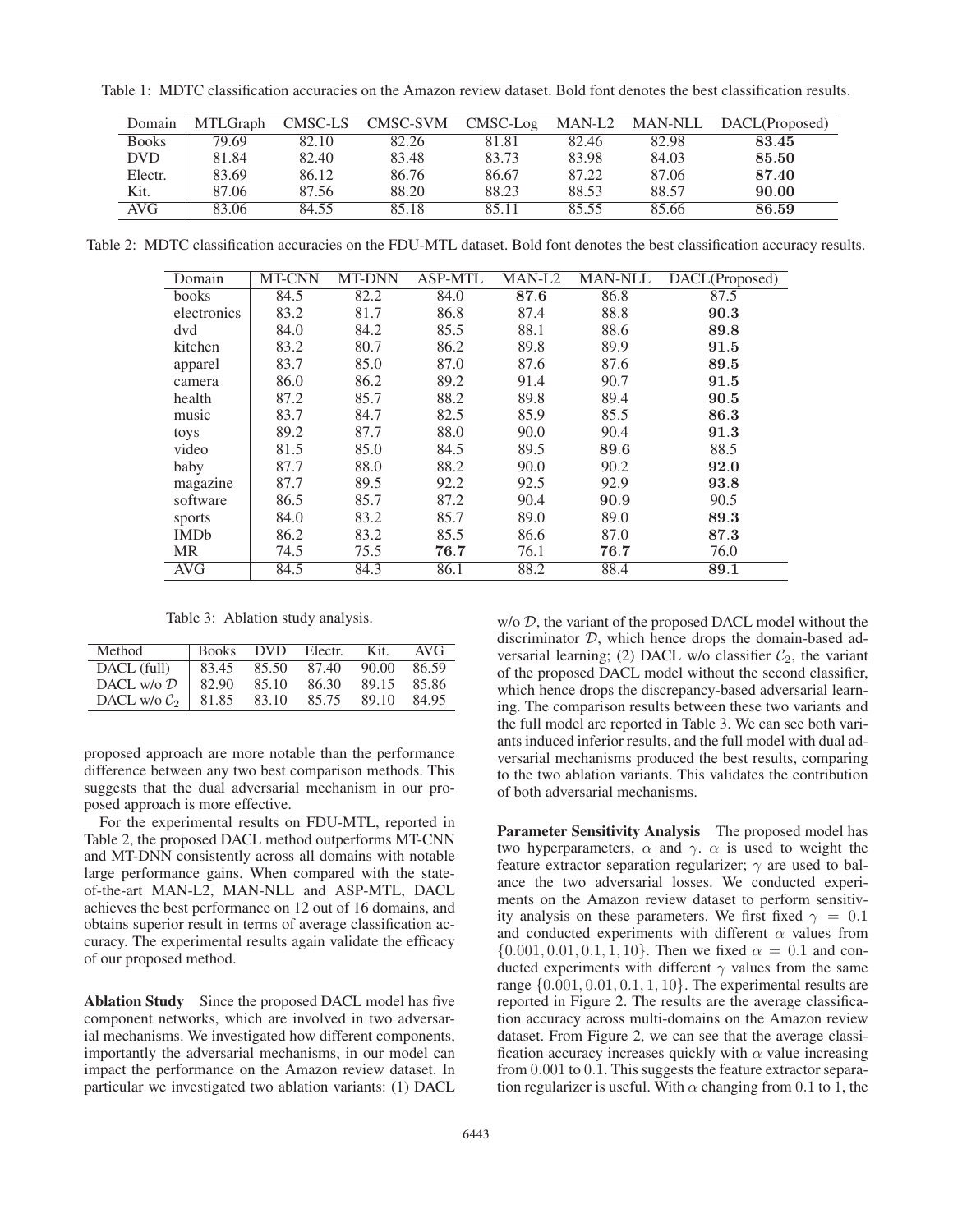Table 4: Unsupervised domain adaptation results on the Amazon review dataset. Bold numbers indicate the best classification accuracy in each domain.

| Domain       | <b>MLP</b> | mSDA  | DANN  | MDAN(H) | MDAN(S) |       |       | MAN-L2 MAN-NLL DACL(Proposed) |
|--------------|------------|-------|-------|---------|---------|-------|-------|-------------------------------|
| <b>Books</b> | 76.55      | 76.98 | 77.89 | 78.45   | 78.63   | 78.45 | 77.78 | 80.22                         |
| <b>DVD</b>   | 75.88      | 78.61 | 78.86 | 77.97   | 80.65   | 81.57 | 82.74 | 82.96                         |
| Elec.        | 84.60      | 81.98 | 84.91 | 84.83   | 85.34   | 83.37 | 83.75 | 84.90                         |
| Kit.         | 85.45      | 84.26 | 86.39 | 85.80   | 86.26   | 85.57 | 86.41 | 86.75                         |
| AVG          | 80.46      | 80.46 | 82.01 | 81.76   | 82.72   | 82.24 | 82.67 | 83.71                         |



Figure 2: Parameter sensitivity analysis

performance change is very small, while the further increase of  $\alpha$  degrades the performance. This suggests this regularizer can not be over emphasized, and a value in [0.01, 1] should be reasonable for  $\alpha$ . For  $\gamma$ , the performance is robust for  $\gamma$  value with (0.001, 1], but degrades when  $\gamma$  becomes large. This suggests both adversarial terms work.

#### Unsupervised Domain Adaptation

In many real-world applications, some domains may not have any annotated data at all. Thus it is important to extend the MDTC systems to tackle this extreme case, multi-source unsupervised domain adaptation. In this experimental setting, we have multiple labeled source domains and one unlabeled target domain which only has unlabeled instances. Since our proposed dual adversarial training method can leverage unlabeled data across different domains for feature representation learning with dual adversarial mechanisms, it is expected to be useful for multi-source unsupervised domain adaptation. Since there is no labeled data in the target domain, we only used the shared feature as the inputs to two classifiers  $C_1$  and  $C_2$  in this domain, while the domainspecific features are set to be 0s.

We conducted unsupervised domain adaptation experiments on the Amazon review dataset. We adopt the same

setting as (Chen and Cardie 2018). For each experiment, three out of the four domains are used as the labeled source domains, and the remaining one domain is used as the unlabeled target domain. The test results are evaluated in the target domain. We compared our proposed DACL method with several domain adaptation methods, including: (1) A MLP trained on the source domains, which serves as a baseline. (2) Two single-source domain adaptation methods, marginalized denoising autoencoder (mSDA) (Chen et al. 2012) and domain adversarial neural network (DANN) (Ganin et al. 2016). When training mSDA and DANN, we combined the data in the multiple source domains into a single source domain. (3) The state-of-the-art multi-source domain adaptation methods, multi-source domain adaptation neural networks (MDAN(H) and MADN(S)) (Zhao et al. 2017) and MAN (MAN-L2 and MAN-NLL) (Chen and Cardie 2018). The comparison results are reported in Table 4. We can see the average results of most multi-source domain adaptation methods are better than that of the single domain adaptation methods. The proposed model outperforms all the comparison methods in three out of the total four domains. In terms of average accuracy, the proposed method outperforms all the other methods. This suggests our method has good capacity in performing multi-source unsupervised domain adaptation.

# Conclusion

In this paper, we proposed a novel dual adversarial colearning model to leverage all available resources across different domains for multi-domain text classification. The model uses a shared feature extractor across different domains to induce domain-invariant features and uses domainspecific feature extractors to capture domain-dependent information. Two adversarial learning mechanisms are incorporated to boost feature representation learning, which enforce multi-domain alignment through domain discriminator and improve labeled-unlabeled data alignment through maximal prediction discrepancy minimization. Experimental results on two MDTC benchmark datasets show the proposed approach can improve the performance of MDTC effectively. We also extended the work into multi-source unsupervised domain adaptation experiments, which again demonstrates impressive performance.

Acknowledgments. This Research was supported in part by the NSERC discovery grant and the Canada Research Chairs program.